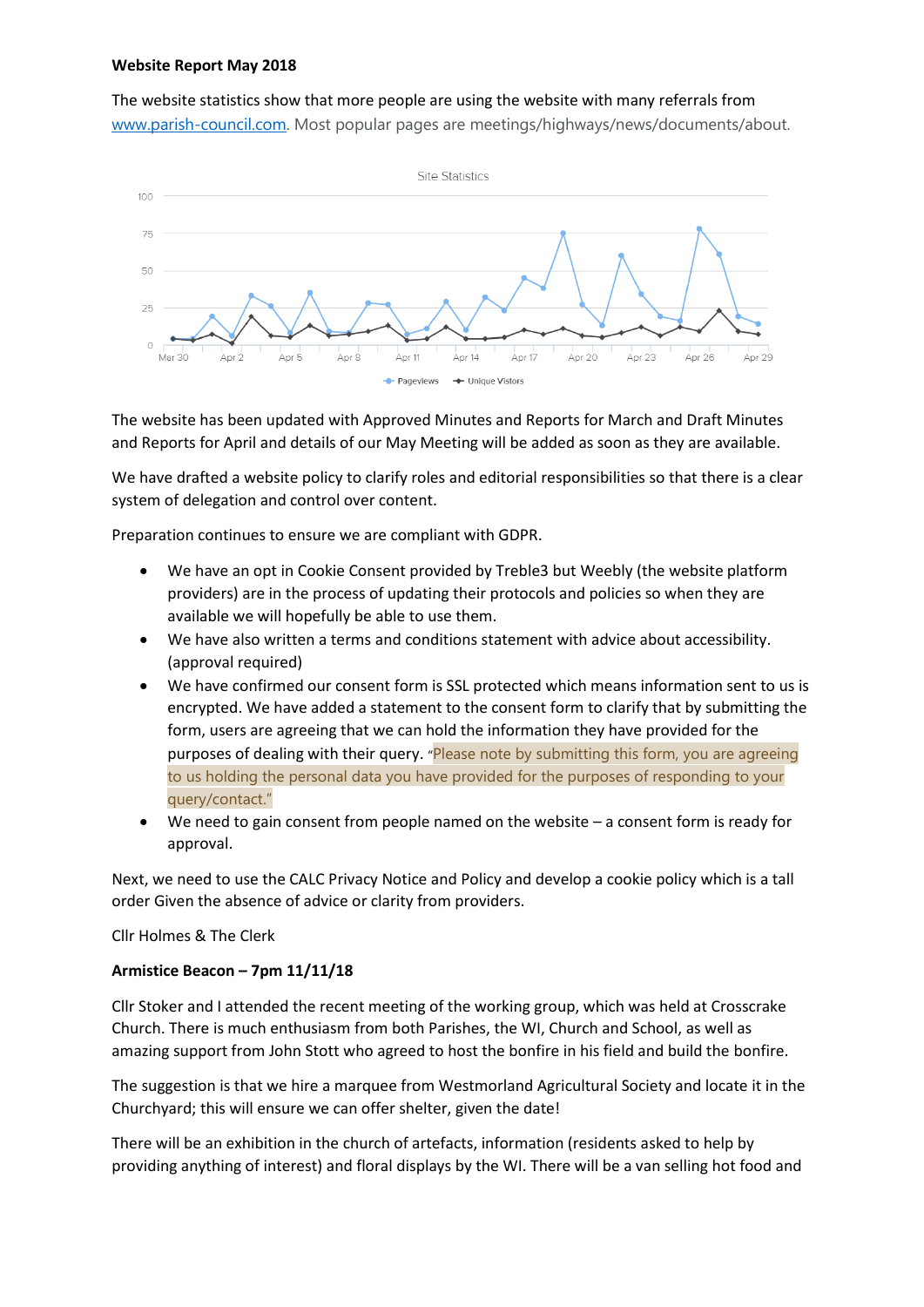the church will provide drinks etc in the marquee, as part of their community outreach work. A short church service will be held at approx. 5:30 to mark the occasion and personalise the stories of the local men who served so that we can all move up to the beacon site for the Last Post at 6:50pm and the lighting of the bonfire at 7pm. Hot Punch and Toffee Apples will be served up there.

To make the most of having the marquee, the church would like to hold a fund raiser on the Saturday as part of a "Armistice Commemoration Weekend".

The marquee will cost £250 or less and it has been suggested that we collect donations but that the Parish Councils underwrite the cost up to £125 each. We will need to agree that under finance.

We will publicise the event and ask for contributions to the exhibition/service/bonfire effort in our July newsletter. The next meeting is in August.

Cllr Holmes

#### **Data Protection Report May 2018**

The GDPR becomes law on May 25<sup>th</sup>. There is still considerable confusion at every level so it has been difficult to get definitive sector specific advice. The revised CALC toolkit is missing key appendices and some sections are unclear. We have asked for clarification but are waiting for a reply. However, it is the only sector specific advice available and we propose to use their templates to produce the required policy and protocols.

The Information Commissioner's Office (ICO) recognises that not everybody will be fully GDPRcompliant by May 2018, but they will expect to see strong evidence that organisations are taking action to meet GDPR requirements.

This means being able to:

- Demonstrate what work an organisation has done to prepare for and comply with GDPR
- Outline what has yet to be done, when it will be done and by whom.

To fulfil this, we propose we adopt a **GDPR Implementation Plan** (below) consisting of different phases of compliance – it will act as a record and a plan of action.

Progress this month – Completion of Phase 2.

We have started the audit of data using the CALC criteria and drafted and/or updated all the prerequisite policies using CALC templates where we can to make sure as many parts of the jigsaw are in place as possible before we tackle Phase 3.

Financial Regulations /Press and Media Policy /Protocol on the recording of the recording and filming of meetings /Retention of Documents Policy

Consent Forms - for Public/contacts on website/Emergency Plan Volunteers

We have also used other Councils examples to put together Website Documents; a Website Policy/Terms and Conditions

We have produced a "Guide for Councillors" as part of our monthly training

We have been told that week beginning 30/4/18 an amendment to the law will be approved in Parliament that will remove the need for Parish Councils to appoint a Data Protection Officer. However, Parish Councils will still have to comply with all aspects. The Clerk will inevitably be the person responsible for ensuring procedures are carried out so the increase in her workload will still be significant.

Cllr Holmes & The Clerk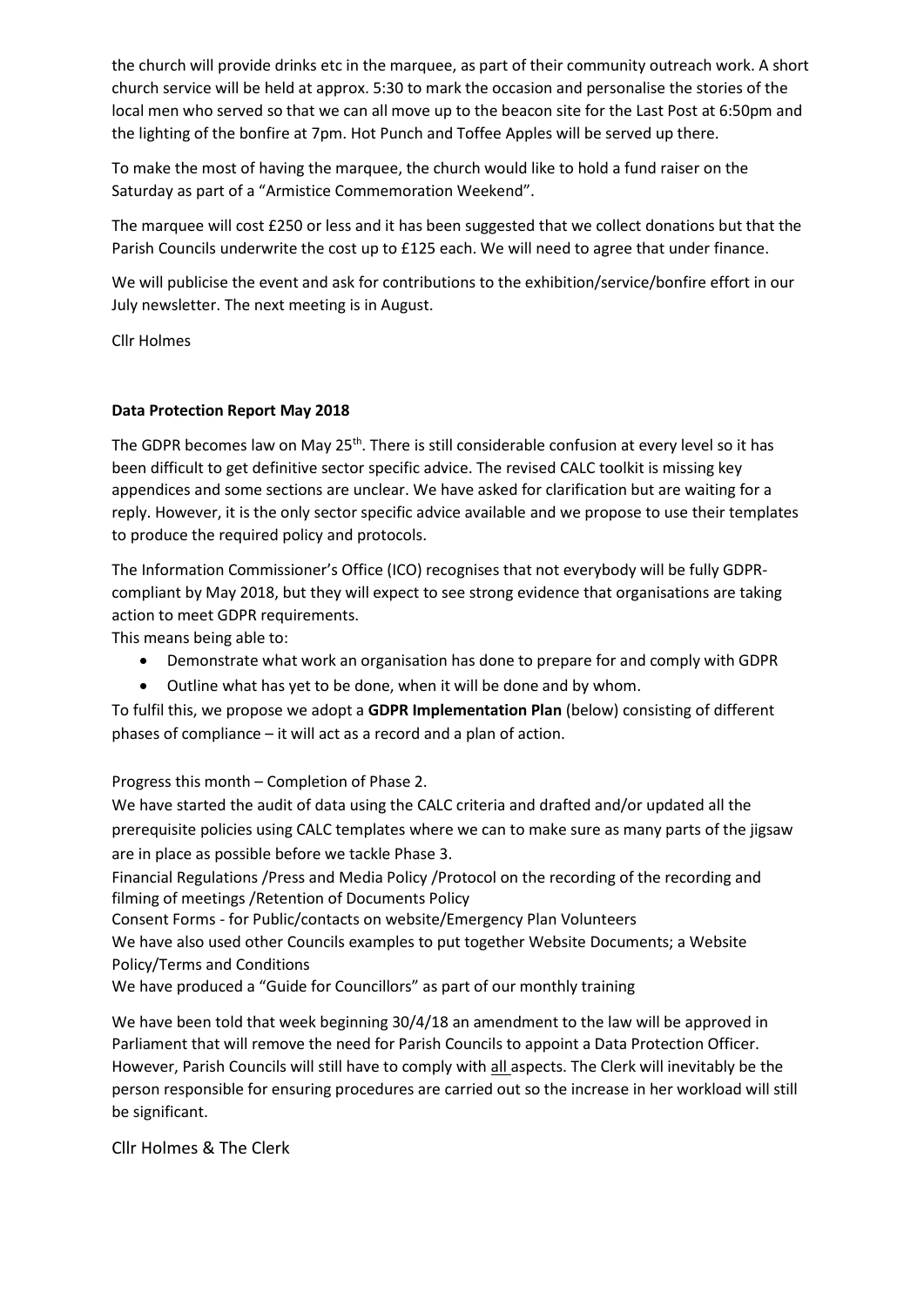

# **Sedgwick Parish Council update**

# **May 2018**

# **INCIDENTS OF NOTE**

Within the area that your Parish falls, during the last month there have been **54** incidents reported, resulting in **10** crimes being submitted.

**0** incidents relate to the Sedgwick Parish

Incidents with community impact or of interest locally were:

**29/4/18** – **Criminal Damage to a vehicle** in the parking layby at Crooklands –

No valuables taken

Reports are still being made regarding Scam calling across the county. Please be cautious with any phone calls, the Police will never ask for your personal banking details and will not give advice on money transfers etc. we would direct you to your bank and may suggest you cancel cards etc.

# **CRIME FIGURES**

Crime figures can be obtained via the Cumbria Police Website:

<https://www.cumbria.police.uk/Your-Area/Your-area.aspx>

Alternatively use the following link:

<https://www.police.uk/>

# **CRIME PREVENTION**

Any suspicious activity/vehicles please contact 101 at the time

# **CUMBRIA COMMUNITY MESSAGING**

Please pass this message onto friends, family and residents of your areas to re highlight the issue.

If you would like to join Cumbria Community Messaging then please contact us or visit: [www.cumbriacommunitymessaging.co.uk](http://www.cumbriacommunitymessaging.co.uk/)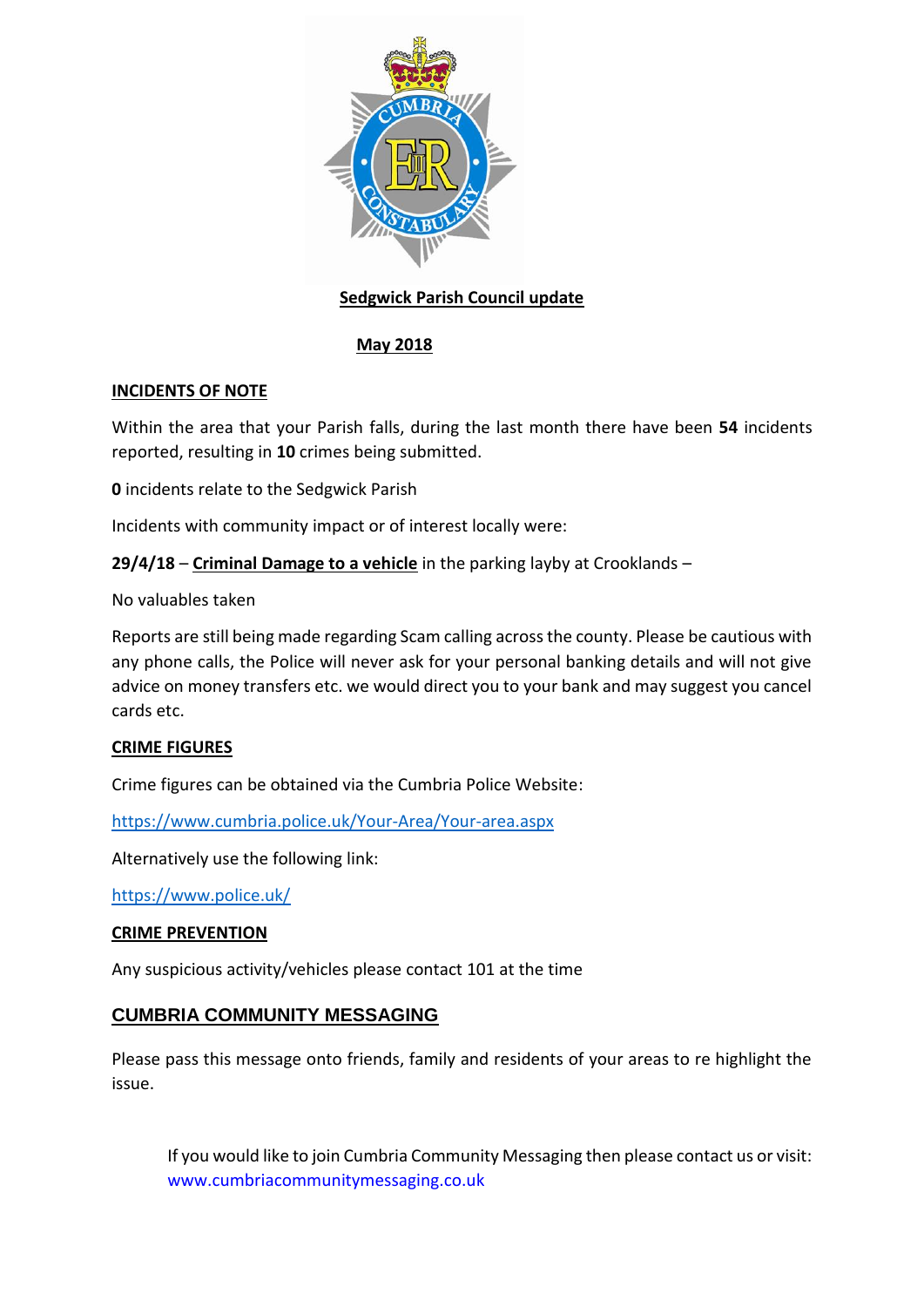It is managed by the Cumbria Neighbourhood Watch Association and offers you and other members of communities across Cumbria the means to receive crime information from Cumbria Police. You can select which information you wish to receive by managing your own settings, and it is completely FREE. Anyone can join, you do not have to be a member of Neighbourhood Watch (NHW), or become a member of NHW to join. Farm Watch, Church Watch and Camping and Caravan Watch are a small example of the schemes that you can register for. You can join as an individual or as a group. If you want to receive information but do not wish to be responsible for a larger group, you are still welcome to make use of this messaging system.

As well as Cumbria Constabulary the partners providing information are Cumbria County Council, Cumbria Fire and Rescue Service and Cumbria Neighbourhood Watch Association. If you do not have internet access, contact your local PCSO and they will aid in registering your details on the system.

#### **FOLLOW US ON TWITTER AND FACEBOOK**

[www.twitter.com/cumbriapolice](http://www.twitter.com/cumbriapolice)

<https://www.facebook.com/cumbriapolice>

<https://crimestoppers-uk.org/>

Contact police on 101 For emergency always call 999

|                               |  | Your Police Community Support Officer is: Martin Boak 5251Email: |  |  |  |  |  |  |
|-------------------------------|--|------------------------------------------------------------------|--|--|--|--|--|--|
| martin.boak@cumbria.police.uk |  |                                                                  |  |  |  |  |  |  |

#### **Canal Report**

The canal path remains in good order vis a vis general pedestrian use. The mileage sign near the aqueduct has been repaired but I noticed that the display about the canal history is looking a little dishevelled and may need renovation at some time. The new steep path sign is also slightly loose at its base and needs a good whack! Incidentally I did hear that a holidaymaker had complained of slipping while descending the path near the aqueduct and I can personally confirm that the descent is slippery when holding dogs or presumably children. At the other end of the path the wall appears to have been repaired although there is a lot of felled wood left lying on the canal bank. Also, a third of the way down that path there is a more minor rockfall which needs repair, perhaps all of this can be inspected on our scheduled walk. Report by Cllr Smith

#### **Report by County Councillor B Gray**

Please would you note my apologies for the meeting this evening. If there is anything that requires my attention, please tell me. Unfortunately, Sheila was not re-elected last week so there will be three district cllrs for you to meet who will cover Crooklands and Burton and Holme. Burton and Holme was formerly a two member ward. The district council is now represented on the new district boundaries. The county council boundaries have not changed.

The highways department is aiming to make progress whilst the weather is better; its success will very much depend on some sustained good weather for the next few months.

Brenda Gray Cllr CCC, Kendal South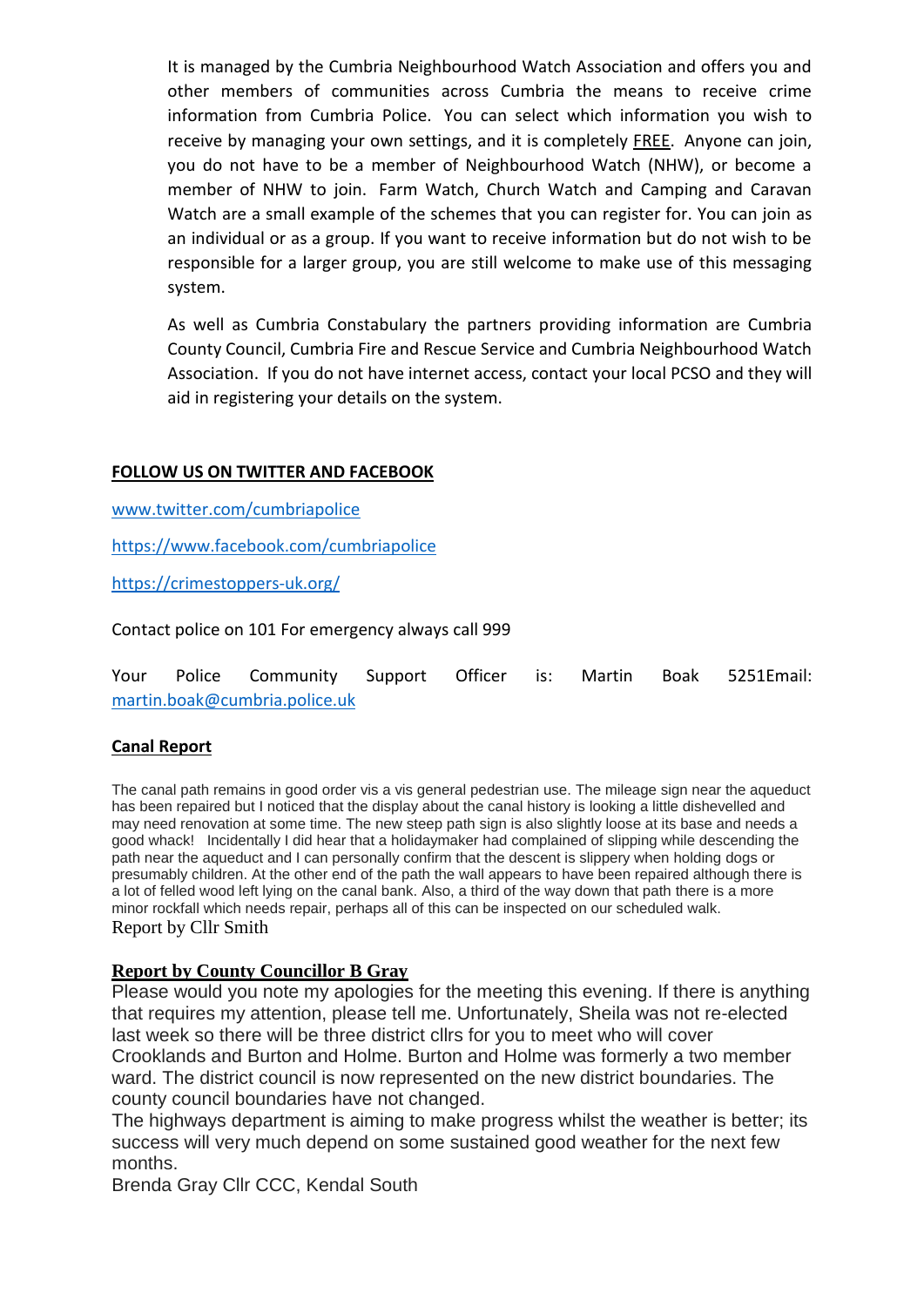# SEDGWICK PARISH COUNCIL GDPR Implementation Plan

| <b>Date</b>                                            | <b>Action</b>                                                                                                  | <b>RO</b>    | <b>Status</b> | Cost                |  |  |  |
|--------------------------------------------------------|----------------------------------------------------------------------------------------------------------------|--------------|---------------|---------------------|--|--|--|
| PHASE ONE - Raising awareness and increasing knowledge |                                                                                                                |              |               |                     |  |  |  |
| 10/17                                                  | Clerk performance review - Role of DPO provisionally                                                           | BH           | 10/17         | 1 <sub>hr</sub> /wk |  |  |  |
|                                                        | agreed from April 1 <sup>st</sup> and increase of 1hr per week to cover                                        |              | $\checkmark$  | @£732 per           |  |  |  |
|                                                        | website and DPO duties                                                                                         |              |               | year                |  |  |  |
| 1/18                                                   | Need for training identified and CALC course booked                                                            | <b>SPC</b>   | <b>Booked</b> |                     |  |  |  |
| 2/18                                                   | Budget agreed to include DPO hours, GDPR training and                                                          | <b>SPC</b>   | $\checkmark$  |                     |  |  |  |
|                                                        | registration costs                                                                                             |              |               |                     |  |  |  |
|                                                        | New transparency compliant Website launched which will<br>enable more editorial control over data and policies | <b>BH SR</b> | 24/2/18       |                     |  |  |  |
| 3/18                                                   | Chair and Clerk Attend CALC Course                                                                             | <b>BH SR</b> | 7/3/18        | £70                 |  |  |  |
|                                                        | Council Training Session 1 (see over)                                                                          | BH           | ✓             |                     |  |  |  |
|                                                        | Registration with ICO from April 1st                                                                           | <b>SR</b>    | 1/4/18        | £35                 |  |  |  |
|                                                        | CALC Toolkit issued and withdrawn                                                                              |              |               |                     |  |  |  |
| 18/4/18                                                | Training Session 2 (see over)                                                                                  | <b>BH</b>    | 18/4/18       |                     |  |  |  |
|                                                        | Freedom of Information and publication scheme policy                                                           | <b>SPC</b>   | $\checkmark$  |                     |  |  |  |
|                                                        | approved                                                                                                       |              |               |                     |  |  |  |
|                                                        | CALC Data Protection Policy Approved (clerk appointed as                                                       | <b>SPC</b>   | $\checkmark$  |                     |  |  |  |
|                                                        | responsible officer)                                                                                           |              |               |                     |  |  |  |
| 30/4/18                                                | Government Policy change - Parish Councils no longer                                                           |              |               |                     |  |  |  |
|                                                        | required to appoint DPOs.                                                                                      |              |               |                     |  |  |  |
| PHASE TWO - Prerequisite Policies and further training |                                                                                                                |              |               |                     |  |  |  |
| 9/5/18                                                 | Pre-requisite Policies approved                                                                                |              |               |                     |  |  |  |
|                                                        | Data Retention Policy*                                                                                         |              |               |                     |  |  |  |
|                                                        | Website T&Cs Doc and Website Policy<br>$\bullet$                                                               |              |               |                     |  |  |  |
|                                                        | Press and Media Policy*<br>$\bullet$                                                                           |              |               |                     |  |  |  |
|                                                        | Recording of meetings Protocol*                                                                                |              |               |                     |  |  |  |
|                                                        | GDPR Consent Form approved*                                                                                    |              |               |                     |  |  |  |
|                                                        | Training Session 3 (see over) Training Booklet distributed                                                     |              |               |                     |  |  |  |
|                                                        | <b>PHASE THREE - Key Policies, Documents and Procedures</b>                                                    |              |               |                     |  |  |  |
| June                                                   | Data Questionnaire started                                                                                     |              |               |                     |  |  |  |
|                                                        | Data Audit/Log; data held (what how where why ie lawful<br>basis identified *                                  |              |               |                     |  |  |  |
|                                                        | Privacy Notices x3 *                                                                                           |              |               |                     |  |  |  |
|                                                        | Privacy Policy*                                                                                                |              |               |                     |  |  |  |
|                                                        | Cookie Policy                                                                                                  |              |               |                     |  |  |  |
|                                                        | Subject Access Procedure, Policy and standard letters*                                                         |              |               |                     |  |  |  |
|                                                        | Data Breach/Security Incident Reporting Policy*                                                                |              |               |                     |  |  |  |
|                                                        | Revision of DP Policy*                                                                                         |              |               |                     |  |  |  |
|                                                        | Revise Grants Application Form and Emergency Plan                                                              |              |               |                     |  |  |  |
|                                                        | <b>Consent Register Initiated</b>                                                                              |              |               |                     |  |  |  |
| July                                                   | Data Questionnaire updated                                                                                     |              |               |                     |  |  |  |
| <b>TBC</b>                                             | Registration fee submitted                                                                                     |              |               |                     |  |  |  |
| PHASE FOUR - Advanced requirements and consequences    |                                                                                                                |              |               |                     |  |  |  |
| Autumn                                                 | Internal Register of Processes Activities initiated                                                            |              |               |                     |  |  |  |
|                                                        | <b>Introduction of Privacy Protection Impact Assessments</b>                                                   |              |               |                     |  |  |  |
|                                                        | Risk Register/standing Orders etc amended accordingly                                                          |              |               |                     |  |  |  |